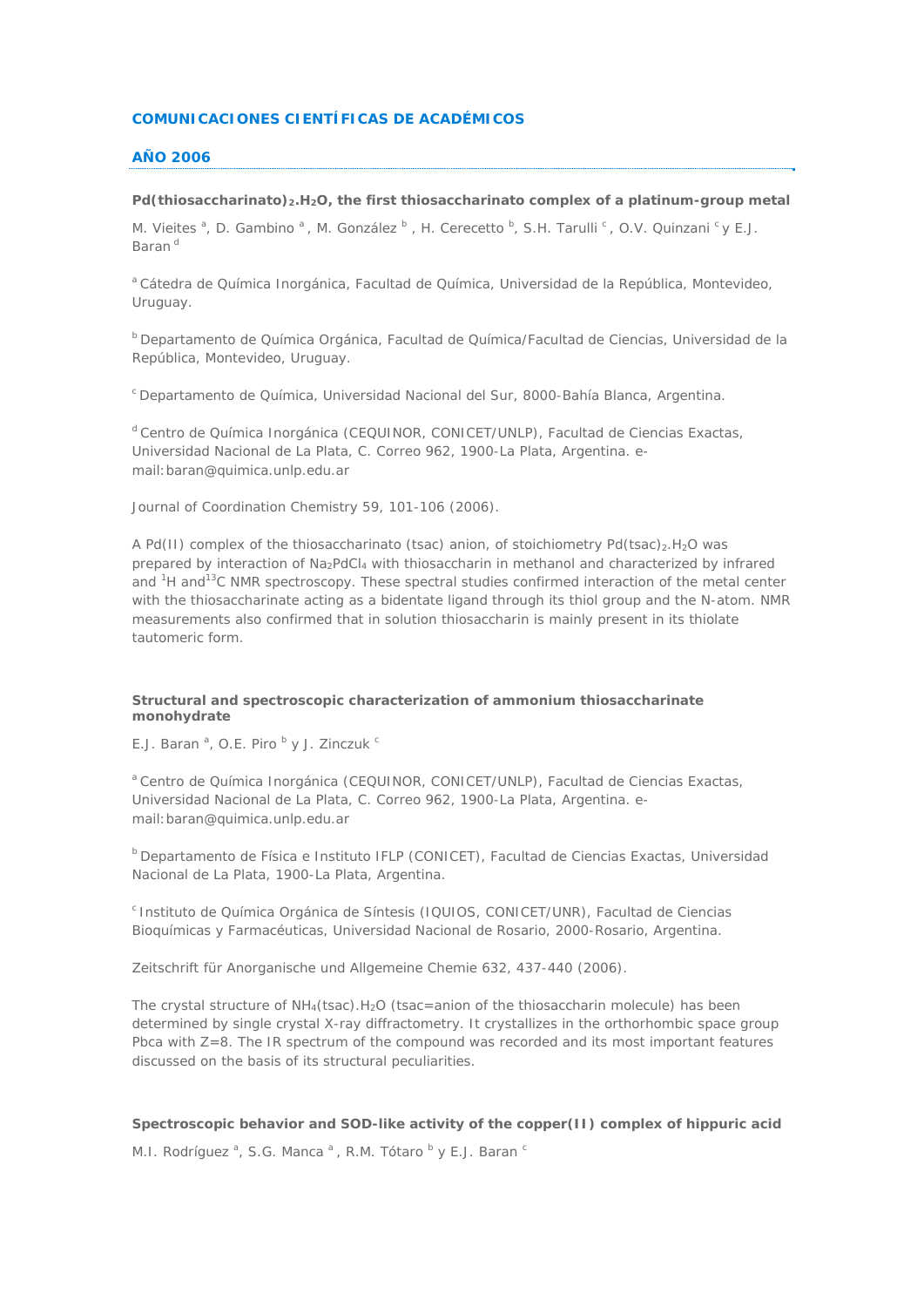<sup>a</sup> Cátedra de Química Analítica I, Facultad de Bioquímica, Química y Farmacia, Universidad Nacional de Tucumán, 4000-Tucumán, Argentina.

b Centro de Referencia para Lactobacilos (CERELA, CONICET), 4000-Tucumán, Argentina.

c Centro de Química Inorgánica (CEQUINOR, CONICET/UNLP), Facultad de Ciencias Exactas, Universidad Nacional de La Plata, C. Correo 962, 1900-La Plata, Argentina. email:baran@quimica.unlp.edu.ar

Acta Farmacéutica Bonaerense 25, 71-75 (2006).

The dimeric copper (II) complex of hippuric acid (Hhipp), of stoichiometry  $[Cu_2(hipp)_4(H_2O)_4]$ .2H<sub>2</sub>O, has been thoroughly characterized by means of its infrared, Raman and electronic spectra, which could be interpreted on the basis of the known structural data. The superoxide dismutase-like activity of the complex was investigated using the nitrobluetetrazolium/superoxide reduction assay and compared with that obtained for the native Cu<sub>2</sub>Zn<sub>2</sub>-SOD enzyme, tested under the same experimental conditions. The results show a very important SOD-like activity, suggesting that these type of complexes may be interesting for the future search of new SOD-mimetic drugs.

## **New saccharinato/ammonia complexes of nickel(II) and zinc(II). A structural and spectroscopic study.**

*P.A.M. Williams<sup>a</sup>*, *E.G. Ferrer<sup>a</sup>*, *N. Baeza <sup>a</sup>* , *O.E.Piro b*, *E.J. Baran a*

<sup>a</sup> Centro de Química Inorgánica (CEQUINOR, CONICET/UNLP), Facultad de Ciencias Exactas, Universidad Nacional de La Plata, C. Correo 962, 1900-La Plata, Argentina. email:baran@quimica.unlp.edu.ar

b Departamento de Física e Instituto IFLP (CONICET), Facultad de Ciencias Exactas, Universidad Nacional de La Plata, 1900-La Plata, Argentina.

Zeitschrift für Anorganische und Allgemeine Chemie 632, 619-623 (2006).

Two new saccharinate/NH<sub>3</sub> complexes of composition  $[Ni(sac)_2(NH_3)_4]$  and  $[Zn(sac)_2(NH_3)_2]$  were obtained and their crystal structures determined by single crystal X-ray diffractometry. The elongated octahedral Ni<sup>II</sup> complex crystallizes in the monoclinic P2<sub>1</sub>/c sapace group with  $Z=2$ whereas the tetrahedral  $\text{Zn}^{\text{II}}$  complex is triclinic (space group P  $\text{I}$  and Z=2). For the  $[Ni(sac)<sub>2</sub>(NH<sub>3</sub>)<sub>4</sub>]$  complex the magnetic moment and electron absorption spectrum were obtained and discussed. The infrared spectra of both complexes were also recorded and briefly discussed.

### **On the interaction of vanadium species with** *meso***-2,3-dimercapto- succinic acid**

*P.A.M. Williams* y *E.J. Baran*

Centro de Química Inorgánica (CEQUINOR, CONICET/UNLP), Facultad de Ciencias Exactas, Universidad Nacional de La Plata, C. Correo 962, 1900-La Plata, Argentina. email:baran@quimica.unlp.edu.ar

Biological Trace Element Research 109, 189-194 (2006).

The interaction of the VO2+ cation with *meso*-2,3-dimercaptosuccinic acid (DMSA) was investigated by electron absorption spectroscopy in aqueous solution at different pH-values. The spectral behavior, complemented with a photometric titration, shows the generation of a  $[VO(DMSA)_2]^2$ complex in which the oxocation interacts with two pairs of deprotonated –SH groups of the acid. It was also found that DMSA rapidly reduces  $VO_3^-$  to  $VO^{2+}$ , which might be chelated by an excess of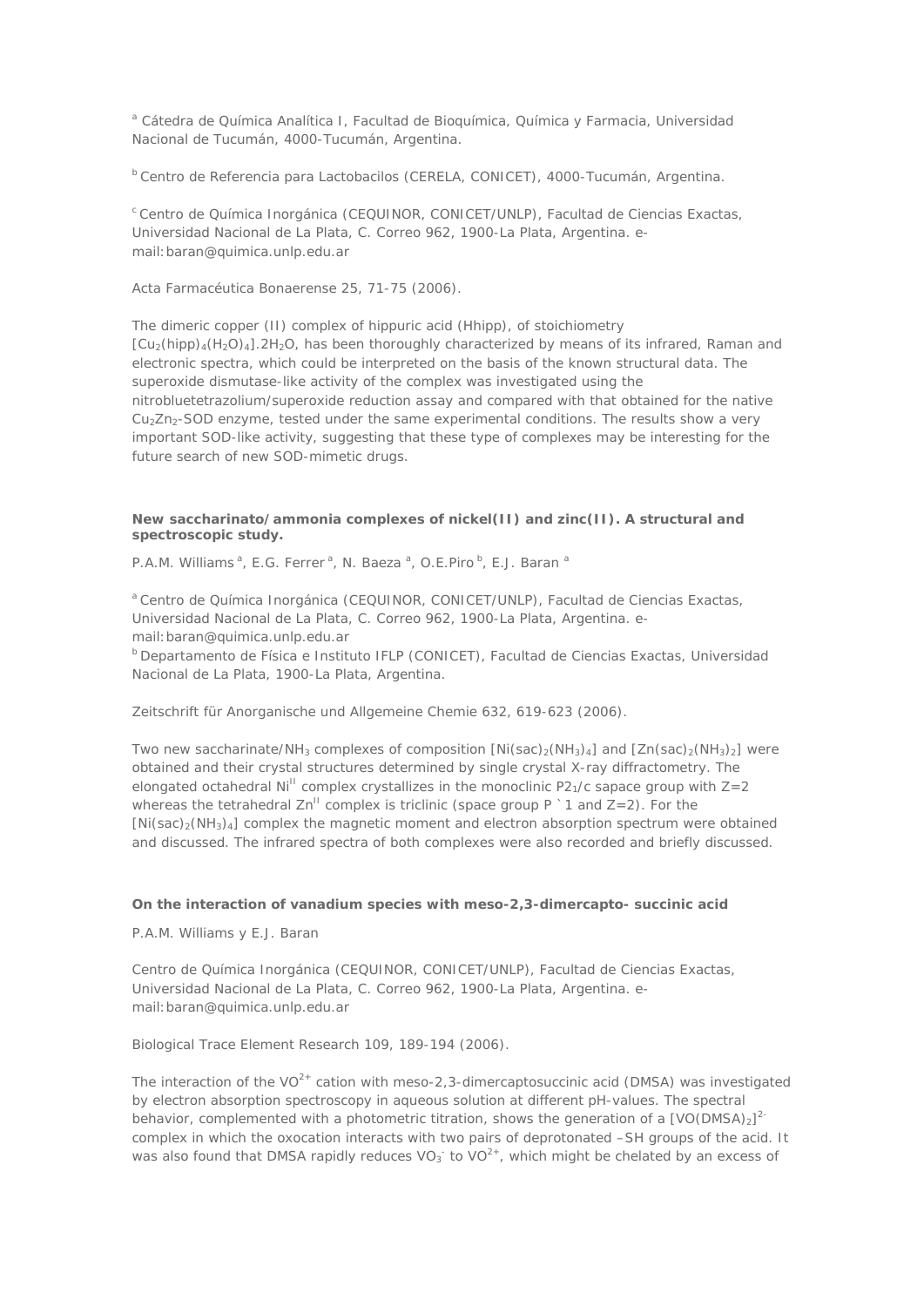the acid. DMSA can also produce the partial reduction of a  $V_2O_5$  suspension at pH=5.2. The results of this study suggest that DMSA might be a potentially useful detoxification agent for vanadium.

# **Synthesis, characterization, and biological activity of oxovanadium(IV) complexes with polyalcohols**

*P.A.M. Williams <sup>a</sup>* , *S.B. Etcheverry a,b*, *D.A. Barrio b* y *E.J. Baran <sup>a</sup>*

*<sup>a</sup>* Centro de Química Inorgánica (CEQUINOR, CONICET/UNLP), Facultad de Ciencias Exactas, Universidad Nacional de La Plata, C. Correo 962, 1900-La Plata, Argentina. email:baran@quimica.unlp.edu.ar

*<sup>b</sup>* Cátedra de Bioquímica Patológica, Facultad de Ciencias Exactas, Universidad Nacional de La Plata, 1900-La Plata, Argentina.

Carbohydrate Research 431, 717-724 (2006).

Oxovanadium(IV) complexes of the polyalcohols sorbitol, galactitoil, and mannitol of stoichiometry  $Na<sub>2</sub>[VO(L)<sub>2</sub>].H<sub>2</sub>O$ , were obtained from aqueous alkaline solutions. They were characterized by elemental analysis, IR and UV-vis spectroscopies, thermoanalytical (TG and DTA) data and magnetic susceptibility measurements. The biological activity of the complexes on the proliferation, differentiation and glucose consumption were tested on osteoblast-like cells (MC3T3E1 osteoblastic mouse calvaria-derived cells and UMR106 rat osteosarcoma-derived cells) in culture. The three complkexes exerted a biphasic effect on cell proliferation, being slight stimulating agents at low concentrations and inhibitory in the range of 25-100 mM. All the complexes inhibited cell differentiation in tumor osteoblasts. Their effects on glucose consumption were also discussed. The free ligands did not show any effect on the studied biological parameters.

#### **Mean amplitudes of vibration of XeO3F2**

### *E.J. Baran*

Centro de Química Inorgánica (CEQUINOR, CONICET/UNLP), Facultad de Ciencias Exactas, Universidad Nacional de La Plata, C. Correo 962, 1900-La Plata, Argentina. email:baran@quimica.unlp.edu.ar

Physical Chemistry, An Indian Journal 1, 80-82 (2006).

The mean amplitudes of vibration of the trigonal bipyramidal  $XeO_3F_2$  molecule, were calculated from its spectroscopic data in the temperature range between 0 and 1000 K. The results are compared with those of related species and the bond peculiarities of this interesting species are also briefly discussed.

## **IR-spectroscopic characterization of NaLn<sup>III</sup>TiO<sub>4</sub> and AgLn<sup>III</sup>TiO<sub>4</sub> oxides related to the K2NiF4 structural type**

### *A.E. Lavat a* y *E.J. Baran b*

*<sup>a</sup>* Departamento de Ingeniería Química, Facultad de Ingeniería, Universidad Nacional del Centro de la Provincia de Buenos Aires, 7400-Olavarría, Argentina.

*<sup>b</sup>* Centro de Química Inorgánica (CEQUINOR, CONICET/UNLP), Facultad de Ciencias Exactas, Universidad Nacional de La Plata, C. Correo 962, 1900-La Plata, Argentina. email:baran@quimica.unlp.edu.ar

Journal of Alloys and Compounds 419, 334-336 (2006).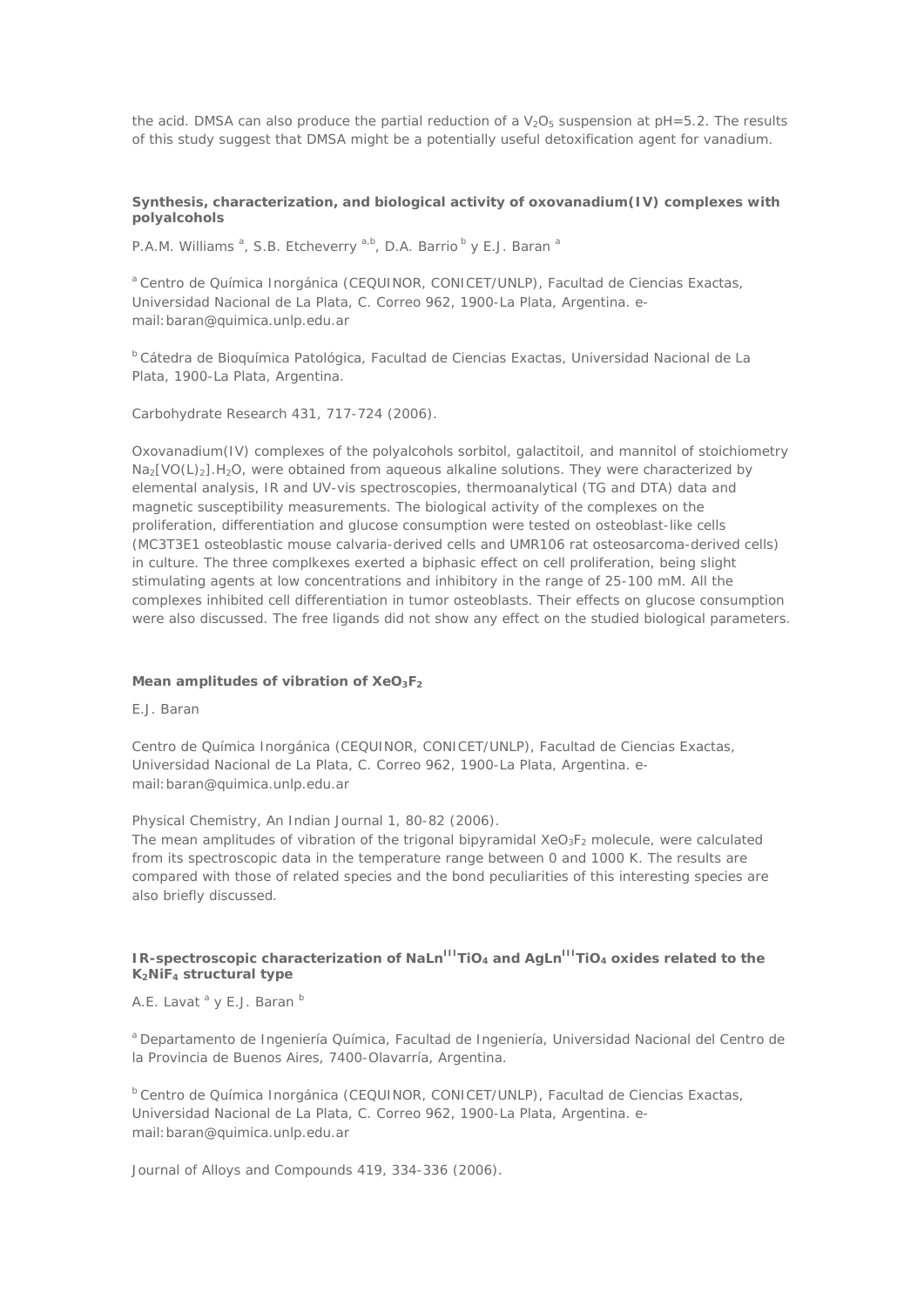A series of ternary oxides of the type NaLnTiO<sub>4</sub> (with Ln=La, Nd, Sm, Eu, Gd, Dy, Y) and  $AqLnTiO<sub>4</sub>(with Ln=La, Nd)$ , have been prepared and their structures confirmed by X-ray powder diffractometry. They are related to the K<sub>2</sub>NiF<sub>4</sub> structural type, with the monovalent and trivalent cations distributed in an ordered way on the K sublattice. The infrared spectra of these materials were recorded and briefly discussed on the basis of their structural peculiarities and by comparison with those of related oxides.

### **Crystal structure and characterization of mercury(II) dichromate(VI)**

*M. Weil<sup>a</sup>, B. Stöger*<sup>a</sup>, E. *Zobetz*<sup>a</sup> y *E.J. Baran*<sup>*b*</sup>

*<sup>a</sup>* Institute for Chemical Technologies and Analytics, Division of Structural Chemistry, Vienna University of Technology, Vienna, Austria.

*<sup>b</sup>* Centro de Química Inorgánica (CEQUINOR, CONICET/UNLP), Facultad de Ciencias Exactas, Universidad Nacional de La Plata, C. Correo 962, 1900-La Plata, Argentina. email:baran@quimica.unlp.edu.ar

Monatshefte für Chemie, 137, 987-996 (2006).

Dark-red single crystals of HgCr<sub>2</sub>O<sub>7</sub> were grown by reacting HgO and CrO<sub>3</sub> in excess at 200 °C for four days. The crystal structure was determined by single crystal X-ray diffractometry. It consists of nearly linear HgO<sub>2</sub> units and dichromate moieties linked into infinite  $O_3Cr$ -O-CrO<sub>3</sub>-Hg-O<sub>3</sub>Cr-O-CrO3 chains running parallel to the *c*-axis. The dichromate anion exhibits a staggered conformation with a bent Cr-O-Cr bridging angle of 140.7(6)°. Upon heating above 300 °C, HgCr<sub>2</sub>O<sub>7</sub> decomposes in a two-step mechanism to Cr<sub>2</sub>O<sub>3</sub>. The compound was additionally characterized by vibrational spectroscopy.

**Copper complexes with heterocyclic sulfonamides: Synthesis, spectroscopic characterization, microbiological and SOD-like activities. Crystal structure of [Cu(sulfisoxazole)2(H2O)4].2H2O**

*E. Kremer a* , G. *Facchin a* , *E. Estévez b* , *P. Alborés b* , *E.J. Baran <sup>c</sup>* , *J. Ellena d* y *M.H. Torre a,b*

*<sup>a</sup>* Cátedra de Química Inorgánica, Facultad de Química, Universidad de la República, Montevideo, Uruguay.

*<sup>b</sup>* Laboratorio Farmacéutico, D.N.S.FF.AA., Montevideo, Uruguay.

*<sup>c</sup>* Centro de Química Inorgánica (CEQUINOR, CONICET/UNLP), Facultad de Ciencias Exactas, Universidad Nacional de La Plata, C. Correo 962, 1900-La Plata, Argentina. email:baran@quimica.unlp.edu.ar

*<sup>d</sup>* Laboratorio de Cristalografía, Instituto de Fisica de São Carlos, Universidade de São Paulo, 13560 São Carlos, Brasil.

Journal of Inorganic Biochemistry 10, 1167-1175 (2006).

The synthesis, characterization and comparative biological study of a series of antibacterial copper complexes with heterocyclic sulfonamides were reported. Two kinds of complexes were obtained with the stoichiometriers  $\lceil Cu(L)_2 \rceil$ . H<sub>2</sub>O and  $\lceil Cu(L)_2(H_2O)_4 \rceil$ . They were characterized by IR and electronic spectroscopies and the crystal structure of  $[Cu(SulfiSoxazole)<sub>1</sub>(H<sub>2</sub>O)<sub>4</sub>].2H<sub>2</sub>O$  was determined by single crystal X-ray diffraction. It crystallizes in the monoclinic C2/c space group with  $Z=8$  and Cu(II) is in a slightly distorted CuO<sub>4</sub>N<sub>2</sub> environment. The antimicrobial activity was evaluated for all the prepared complexes and ligands using the agar dilution test. The results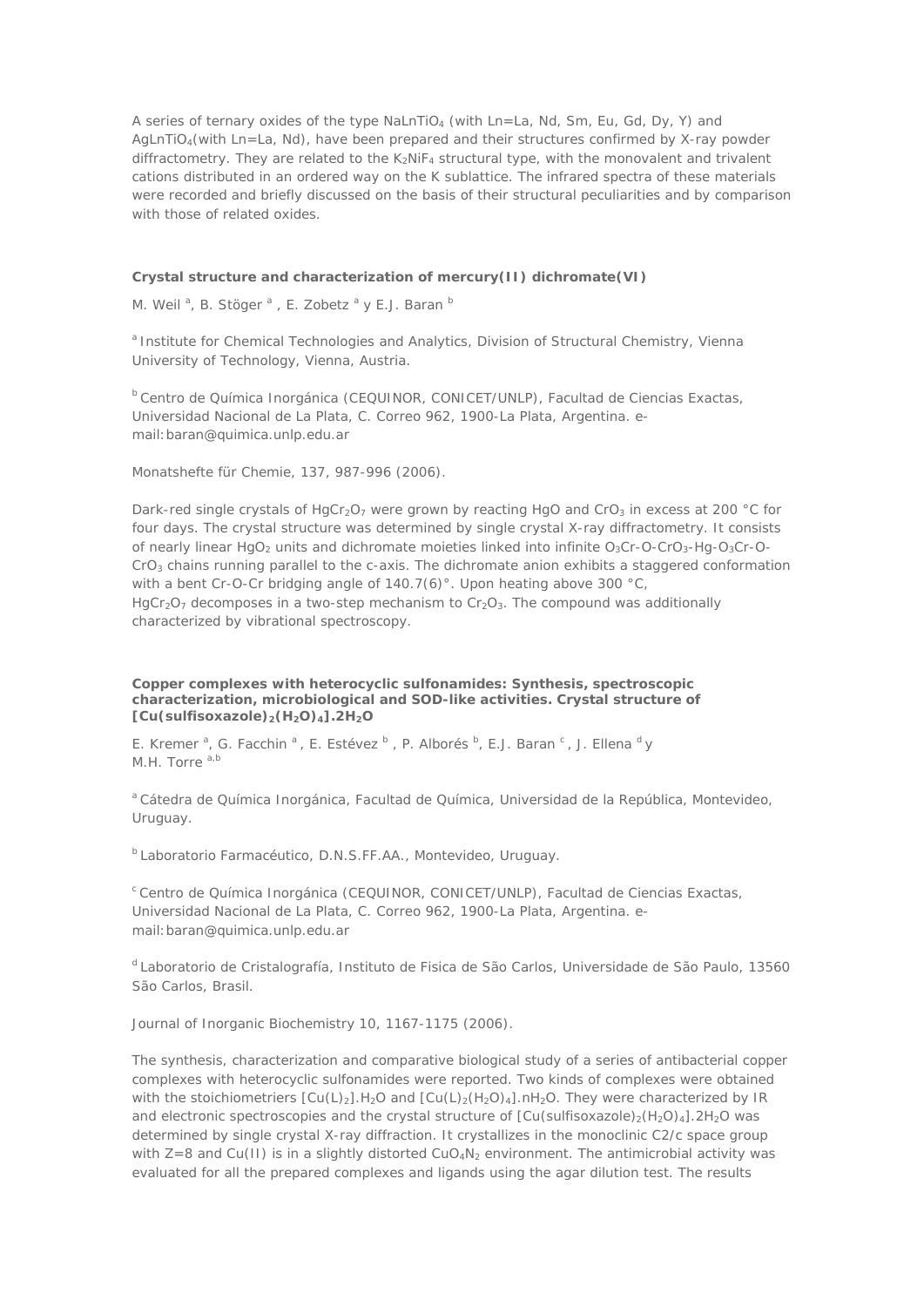showed that the complexes with five-membered heterocyclic rings were more active than the free sulfonamides while the pyrimidine, pyridine and pyridazine complexes had similar or less activity than the free ligands. In order to find an explanation for this behavior lipophilicity and superoxide dismutase-like activity were tested, showing that the  $\left[Cu(sulfamethoxazol)<sub>2</sub>(H<sub>2</sub>O)<sub>4</sub>\right]$ .3H<sub>2</sub>O presented the highest antimicrobial potency and a SOD-like activity comparable with pharmacological active compounds.

## **Peculiarities of I-F and I-O bonds in different hypervalent species of iodine**

### *E.J. Baran*

Centro de Química Inorgánica (CEQUINOR, CONICET/UNLP), Facultad de Ciencias Exactas, Universidad Nacional de La Plata, C. Correo 962, 1900-La Plata, Argentina. email:baran@quimica.unlp.edu.ar

Journal of the Argentine Chemical Society 93, 23-27 (2005) (publicado en 2006)

On the basis of mean amplitudes of vibration a comparative analysis of the properties of I-F and I-O bonds of a wide series of hypervalent iodine compounds is presented. The mean amplitudes of the vibration of the I-O bonds are significantly characteristic, whereas those related to the I-F bonds are strongly dependent on the molecular geometry and the oxidation state of iodine, generating important differences between them. The discussion is also extended to some isoelectronic species containing tellurium or xenon.

## Spectroscopic and magnetic properties of Fe<sub>3</sub><sup>II</sup>Fe<sub>4</sub><sup>III</sup> (AsO<sub>4</sub>)<sub>6</sub>

*R.C.Mercader a* , *E.J.Baran b* y *M. Weil c*

*<sup>a</sup>* Departamento de Física, Facultad de Ciencias Exactas, Universidad Nacional de La Plata and IFLP (CONICET), 1900-La Plata, Argentina.

*<sup>b</sup>* Centro de Química Inorgánica (CEQUINOR, CONICET/UNLP), Facultad de Ciencias Exactas, Universidad Nacional de La Plata, C. Correo 962, 1900-La Plata, Argentina. email:baran@quimica.unlp.edu.ar

*<sup>c</sup>* Institut für Chemische Technologien und Analytik, Abt. Strukturchemie, Technische Universität Wien, A-1060 Wien, Austria.

Journal of Physics and Chemistry of Solids 67, 1781-1785 (2006).

The Infrared (IR) and <sup>57</sup>Fe-Mössbauer spectra of  $Fe_3$ <sup> $n_{Fe_4}$ III</sup>(AsO<sub>4</sub>)<sub>6</sub> were recorded and analyzed on the basis of its structural characteristics. The IR spectrum presents a high complexity, showing an important number of bands and splittings, as a consequence of the presence of three structurally independent  $AsO<sub>4</sub><sup>3</sup>$  groups. The analysis of the four quadrupole signals shown by the Mössbauer spectrum allowed to attain a detailed insight into the cation distribution over the available crystallographic sites. The alternating current susceptibility measurements indicate a paramagnetic to ferromagnetic transition in the material at about 59 K.

### **Structural characterization of a series of new Cu-dipeptide complexes in solid state and in solution**

*G.Facchin a* , *E.Kremer <sup>a</sup>* , *E.J.Baran b* , *E.E.Castellano <sup>c</sup>* , *O.E.Piro <sup>d</sup>* , *J. Ellena c* , *A.J.Costa-Filho e* y *M.H.Torre a*

*<sup>a</sup>* Cátedra de Química Inorgánica, Facultad de Química, Universidad de la República, Montevideo, Uruguay.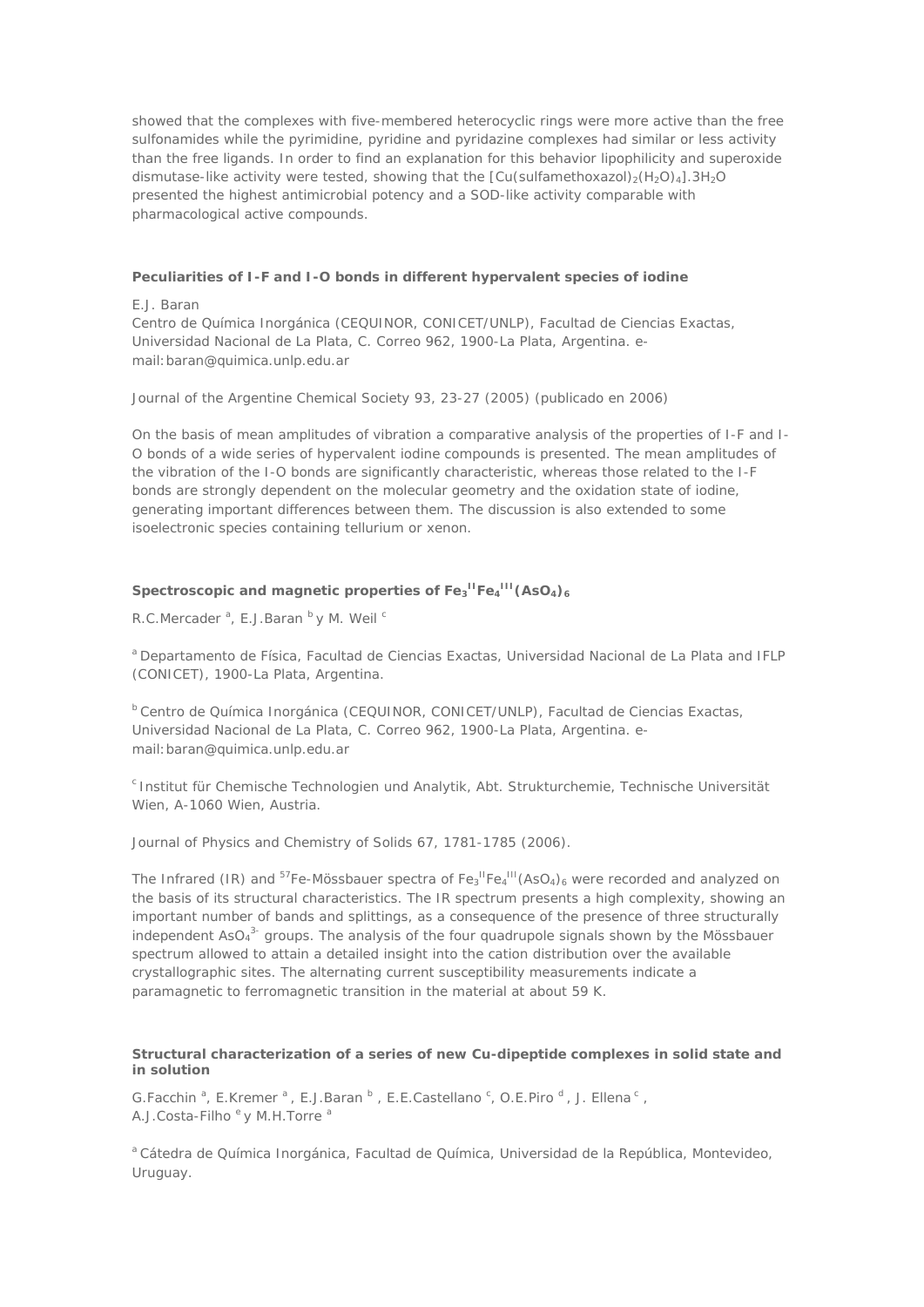*b C*entro de Química Inorgánica (CEQUINOR, CONICET/UNLP), Facultad de Ciencias Exactas, Universidad Nacional de La Plata, C. Correo 962, 1900-La Plata, Argentina. email:baran@quimica.unlp.edu.ar

*<sup>c</sup>*Laboratorio de Cristalografía, Instituto de Fisica de São Carlos, Universidade de São Paulo, 13560 São Carlos, Brasil.

*<sup>d</sup>* Departamento de Física e Instituto IFLP (CONICET), Facultad de Ciencias Exactas, Universidad Nacional de La Plata, 1900-La Plata, Argentina.

*<sup>e</sup>* Grupo de Biofisica Sérgio Mascarenhas, Instituto de Fisica de São Carlos, Universidade de São Paulo, 13560 São Carlos, Brasil.

Polyhedron 25, 2597-2604 (2006).

Four new Cu(II)-dipeptide complexes were studied in solid state and in solution. They were synthesized and characterized by IR, electronic and EPR spectroscopic techniques. The crystal structures of  $[Cu(qly-val)]$ .1/2H<sub>2</sub>O,  $[Cu(val-\rho h e)]$  and  $[Cu(ph e-\rho h e)]$  was determined by X-ray diffraction methods. In all the complexes the Cu(II) ion is in a pyramidal square-.based environment, equatorially coordinated to a terminal NH<sub>2</sub> group, the deprotonated amide group and one of the oxygen atoms of the carboxylate group. The fourth equatorial ligand is a carboxylate oxygen of a second dipeptide molecule and the fifth coordination position is occupied by the oxygen of an amide group belonging to a third dipeptide molecule. The structural study of the complexes in solution by EPR and electronic spectroscopy suggests that in the frozen solutions the complexes exist mostly as polymeric species while the monomer moiety becomes significant at the lowest concentrations studied. It can also be concluded that, at room temperature, the solutions mainly contain monomeric species.

## **Metal complexes of saccharin**

*E.J.Baran a* y *V.T.Yilmaz <sup>b</sup>*

*<sup>a</sup>* Centro de Química Inorgánica (CEQUINOR, CONICET/UNLP), Facultad de Ciencias Exactas, Universidad Nacional de La Plata, C. Correo 962, 1900-La Plata, Argentina. email:baran@quimica.unlp.edu.ar

*<sup>b</sup>* Department of Chemistry, Faculty of Arts and Sciences, Ondukuz Mayis University, 55139- Kurupelit, Samsun, Turquía.

### Coordination Chemistry Reviews 250, 1980-1999 (2006).

Metal complexes of the saccharinate anion, obtained by deprotonation of the N-H moiety of saccharin (o-sulfobenzimide) are reviewed. A wide variety of metal species based on mononuclear, binuclear, polynuclear complexes and extended coordination polymers are discussed in relation to the coordination modes of the anion, i.e., monodentate (through the N- or the carbonylic O-atom), bidentate, tridentate or bridging forming. The most important physicochemical properties, such as vibrational and electronic spectra, thermal, magnetic and redox properties as well as quantumchemical theoretical studies of these compounds are briefly described. With regard to saccharin in food and its health effects, the biological properties of saccharin and its complexes are also summarized. Finally, for comparative purposes, a brief overview on the so far characterized metallic complexes of thiosaccharin is given. This survey demonstrates that saccharinate is a very versatile and polyfunctional ligand in coordination chemistry.

## **Structural and spectroscopic characterization of bis(thiosaccharinato) bis(benzimidazole)cadmium(II)**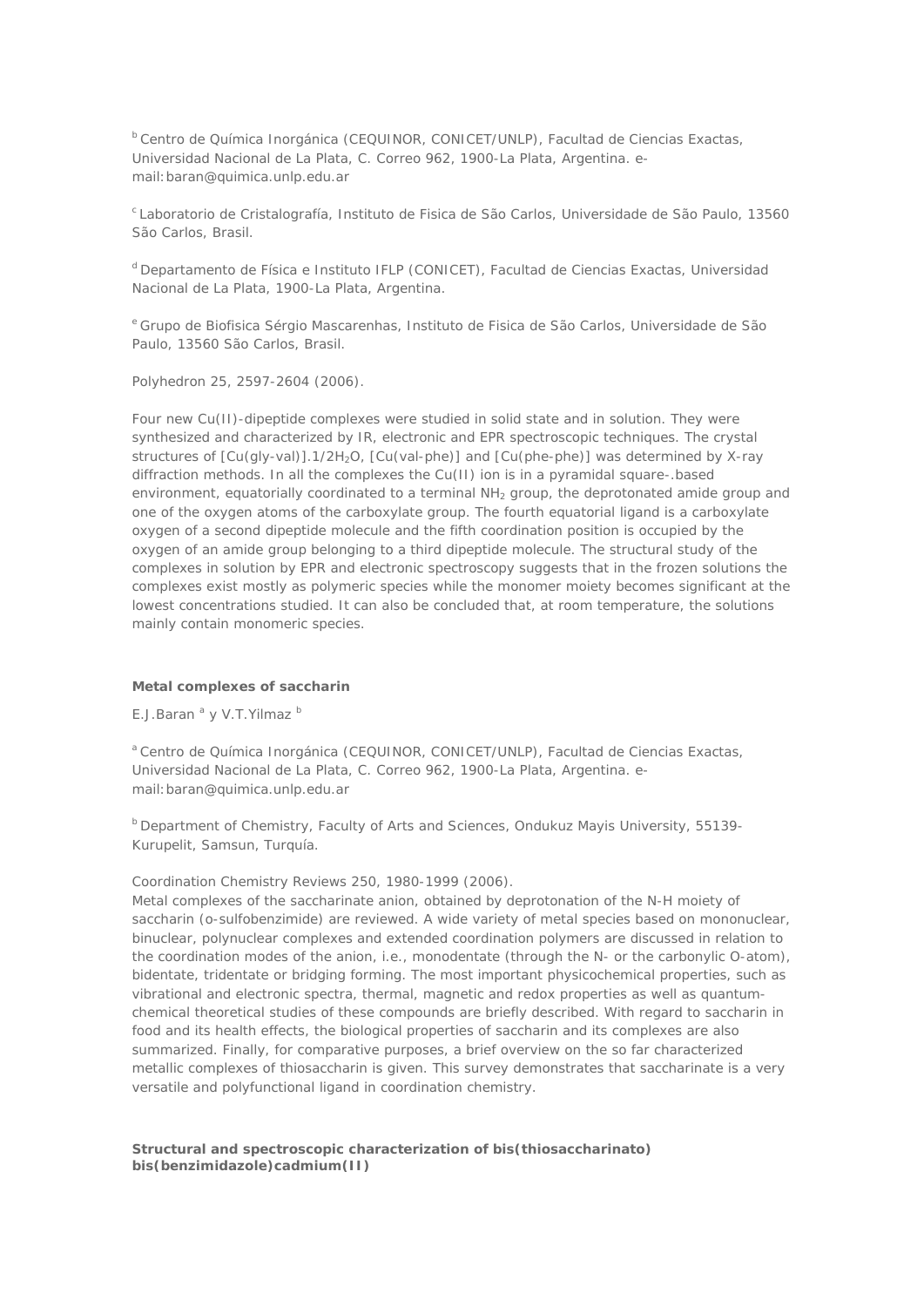*S.H.Tarulli<sup>a</sup>*, *O.V.Quinzani<sup>a</sup>*, *O.E.Piro*<sup>b</sup>, *E.E.Castellano<sup>c</sup>y <i>E.J.Baran*<sup>c</sup>

*<sup>a</sup>* Departamento de Química, Universidad Nacional del Sur, 8000-Bahía Blanca, Argentina.

*<sup>b</sup>* Departamento de Física e Instituto IFLP (CONICET), Facultad de Ciencias Exactas, Universidad Nacional de La Plata, 1900-La Plata, Argentina.

*<sup>c</sup>*Laboratorio de Cristalografía, Instituto de Fisica de São Carlos, Universidade de São Paulo, 13560 São Carlos, Brasil.

*<sup>d</sup>* Centro de Química Inorgánica (CEQUINOR, CONICET/UNLP), Facultad de Ciencias Exactas, Universidad Nacional de La Plata, C. Correo 962, 1900-La Plata, Argentina. email:baran@quimica.unlp.edu.ar Journal of Molecular Structure 797, 56-60 (2006).

The crystal structure of  $[Cd(tsac), (bzim)]$ .CH<sub>3</sub>OH (tsac, anion of thiosaccharine; bzim, benzimidazole) has been determined by single crystal X-ray diffractometry. It crystallizes in the triclinic space group  $P \cap 1$  with  $Z=2$ . The Cd(II) cation is in a distorted tetrahedral CdS<sub>2</sub>N<sub>4</sub>environment coordinated to two thiosaccharinate anions and two benzimidazole molecules. The FTIR spectrum of the complex is recorded and briefly discussed. Some comparisons with related complexes are made.

#### **Raman spectrum of thiosaccharin**

*E.J.Baran a* y *J.Zinczuk <sup>b</sup>*

*<sup>a</sup>* Centro de Química Inorgánica (CEQUINOR, CONICET/UNLP), Facultad de Ciencias Exactas, Universidad Nacional de La Plata, C. Correo 962, 1900-La Plata, Argentina. email:baran@quimica.unlp.edu.ar

*b* Instituto de Química Orgánica de Síntesis (IQUIOS, CONICET/UNR), Facultad de Ciencias Bioquímicas y Farmacéuticas, Universidad Nacional de Rosario, 2000-Rosario, Argentina.

Journal of Raman Spectroscopy 37, 948-950 (2006).

The Raman spectrum of crystalline thiosaccharin was recorded and assigned by comparison with known IR spectroscopic data derived from experimental as well as theoretical studies.

## **X-ray Diffraction and IR Spectroscopic Characterization of AgLnIIITiO4 Oxides Related to the K2NiF4 Structural Type**

*A.E.Lavat a* y *E.J.Baran b*

*<sup>a</sup>* Departamento de Ingeniería Química, Facultad de Ingeniería, Universidad Nacional del Centro de la Provincia de Buenos Aires, 7400-Olavarría, Argentina.

*<sup>b</sup>* Centro de Química Inorgánica (CEQUINOR, CONICET/UNLP), Facultad de Ciencias Exactas, Universidad Nacional de La Plata, C. Correo 962, 1900-La Plata, Argentina. email:baran@quimica.unlp.edu.ar

Journal of the Brazilian Chemical Society 17, 1436-1439 (2006).

Ternary oxides of the type AgLn<sup>III</sup>TiO<sub>4</sub> (with Ln=La, Nd, Sm, Eu, Gd, Dy, Y) have been prepared and their unit cell parameters determined by X-ray powder diffractometry. They are related to the  $K_2$ NiF<sub>4</sub> structural type with Ag<sup>1</sup> and Ln<sup>III</sup> cations distributed in an ordered way on the K-sub lattice.